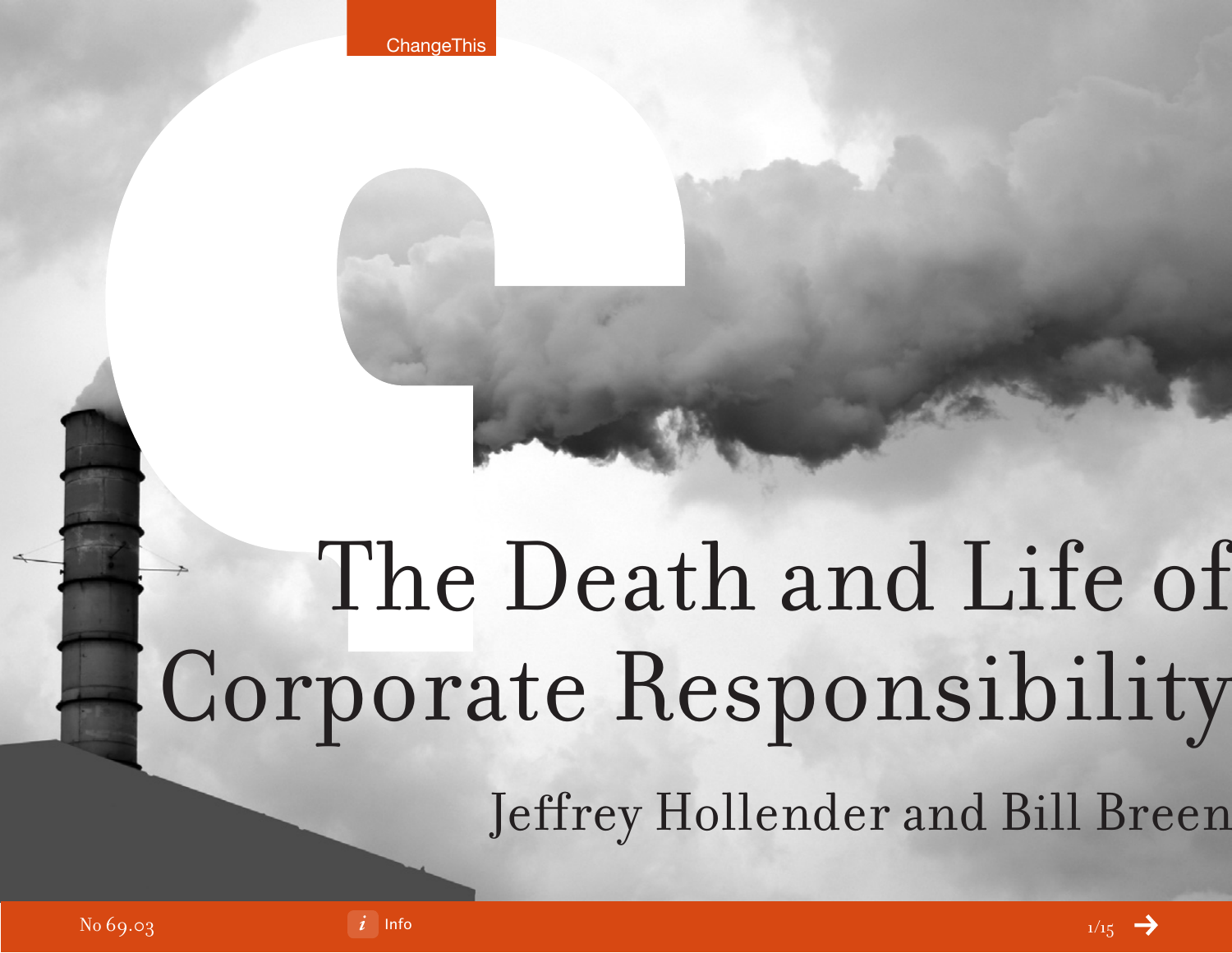## **Corporate responsibility**—the notion that companies should include the public interest in all their decision-making has never been so popular. Nor has it so often proved so phony.

The evidence is all around us:

\*In 2008, General Motors rolls out a TV campaign for its Chevrolet Volt, promising that the plug-in hybrid would get up to forty miles "without a drop of gas." Only the fine print captured the Volt's true distinctiveness: "Not yet available for sale."

Two years later, the Volt is still not available for sale. GM ran real ads and spent real money to promote a nonexistent product, hoping that its phantom Volt would give it a pristine green sheen.

\*The Clorox Company paints itself with an earth-friendly luster by launching the GreenWorks line of natural cleaners. And yet, in 2009, the bleach-maker runs a series of ads for its chemically amped cleaner, Formula 409, boasting that it could have developed an even brawnier product, "but it would be illegal in twelve states."

Perhaps Clorox's true color is not quite as earth-toned as it would like us to believe.

\*In 2005, General Electric launched "Ecomagination," an ambitious effort to develop clean technologies that deliver a sustainability improvement of at least 10 percent. Three years later, GE quietly joined with Caterpillar and Alcoa to bolster an industry trade group in its fight against mandatory cuts in greenhouse gases.

In their race to embrace a sustainable ethos, GE, GM, Clorox, and many others have emitted that heat-trapping gas called hypocrisy. They are not alone.

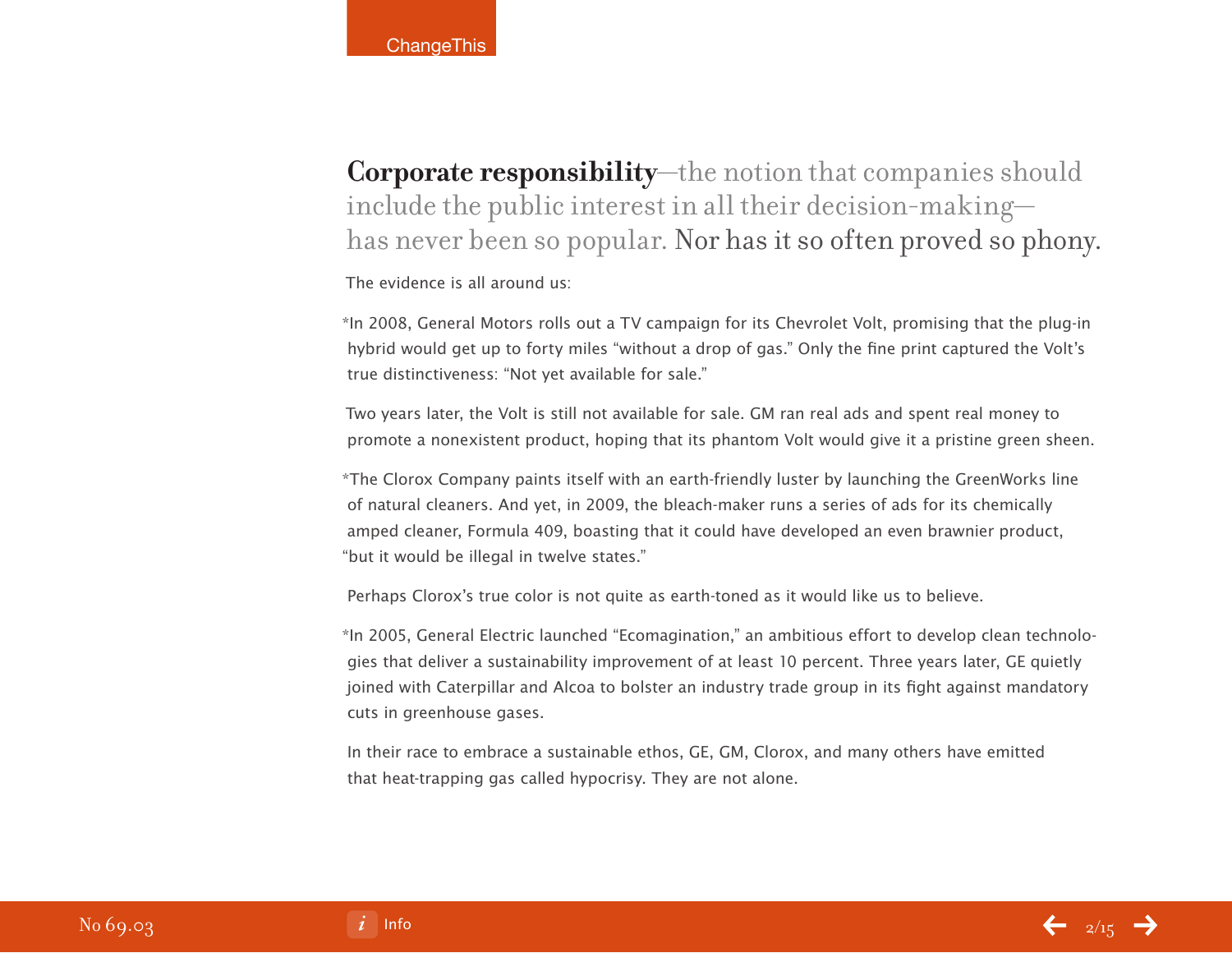## **When "Values" Are Valueless**

Despite the surging interest in conscientious capitalism, there remains a yawning chasm between what companies say they value and what they actually do.

Or don't do.

A 2007 report by the Boston College Center for Corporate Citizenship, aptly titled "Time to Get Real," found that 60 percent of surveyed executives claimed that corporate citizenship played into their business strategy to a "very great extent."

Problem was, just 25 percent of those execs bothered to form a team that was accountable for citizenship issues.

No doubt, it's inevitable that as corporate responsibility gains prominence, we should expect that its bona fides are sometimes proven bogus. But the gap between most companies' rhetoric and reality runs so deep, it's close to becoming the status quo.

Despite the surging interest in conscientious capitalism, there remains a yawning chasm between what companies say they value and what they actually do.

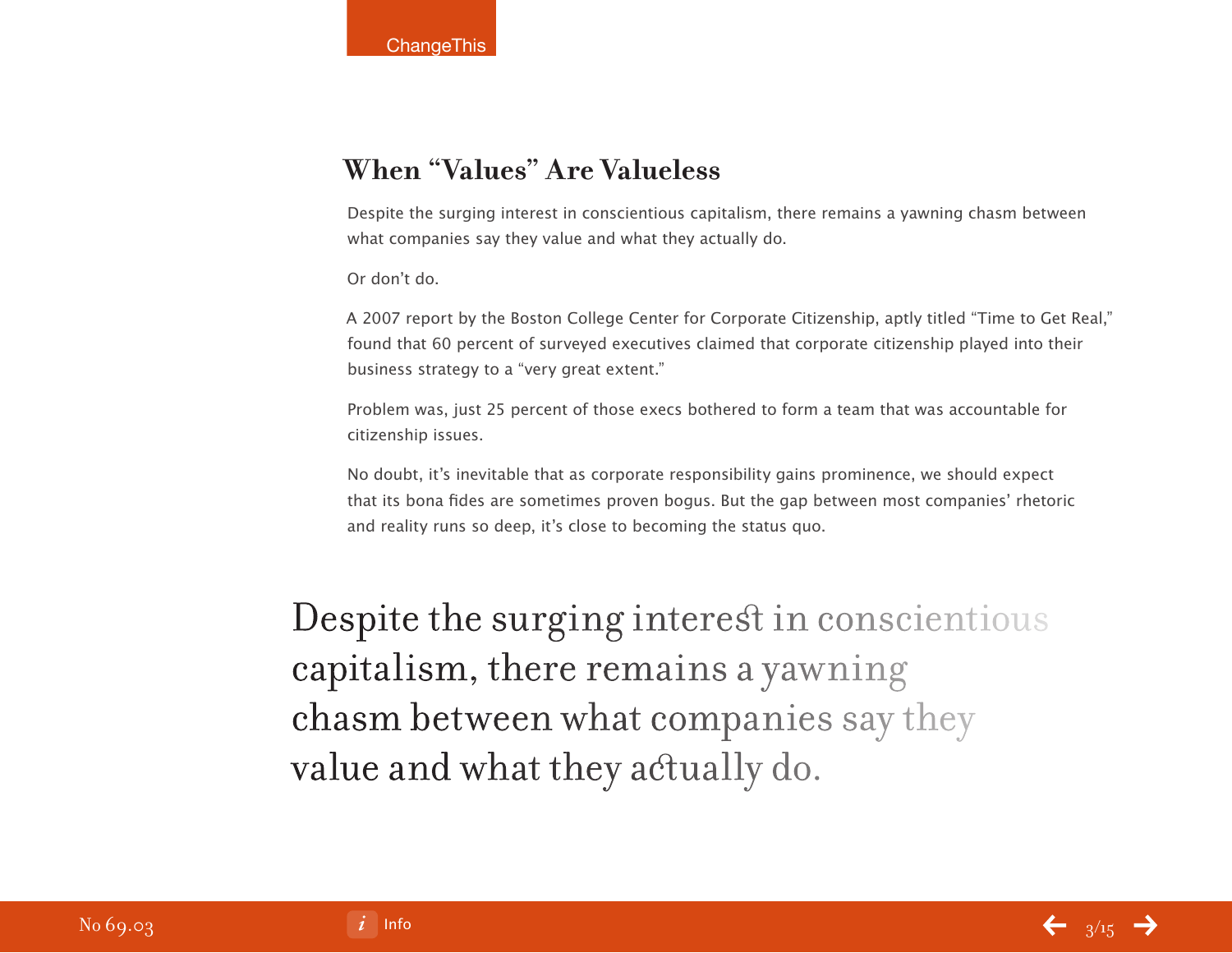## **An Evolutionary Crossroads**

We haven't reached the end of the road for corporate responsibility, but we sense that we are nearing the outer reaches of its evolutionary arc.

Moving forward, CR will most likely become a baseline requirement in every company's license to operate, but nothing more.

Consumers won't believe that corporate responsibility reports are an indication of greater purpose or higher vision. A listing in the Dow Jones Sustainability Index will be more about doing less harm than about acting for the greater good.

And that brings us to an evolutionary crossroads.

Many companies will continue down the same path, making do-good claims that are little more than marketing pap.

They will add CR managers who lack real clout.

They will treat their CR departments as outliers, filled with "responsibility" ventures for which their operating units feel little or no responsibility.

And they will issue glossy reports declaring that they are stellar corporate citizens, while omitting the real costs of their impacts on society and the environment.

At the same time, an insurgent band of companies are heeding the call to a "new era of responsibility" and are already thinking well beyond the horizons defined by the U.S. Chamber of Commerce.

They are committed to twining economic growth with social justice.

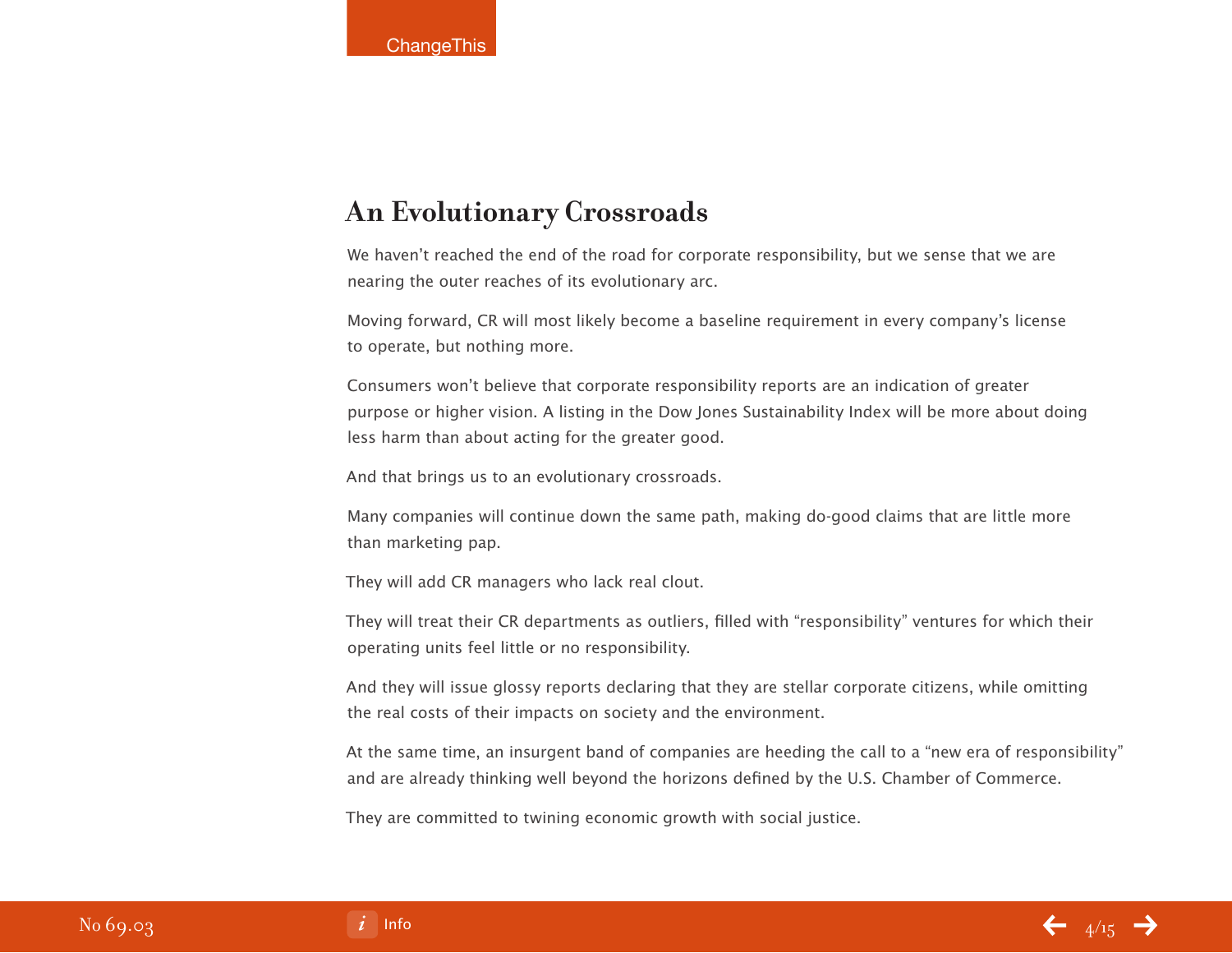They view the financial crisis and the climate crisis as once-in-a-generation opportunities to unleash principled behavior for the greater good.

For them, values are sources of innovation—opportunities to create products and services that deliver a return on purpose as well as a return on investment.

We are just beginning to discern the post-CR era, even as a vanguard group of renegade companies are defining it. But clearly, the future belongs to those companies that not only bring out the best in employees and stakeholders, but also build market share by committing to a more expansive vision for business.

Values are sources of innovation opportunities to create products and services that deliver a return on purpose as well as a return on investment.



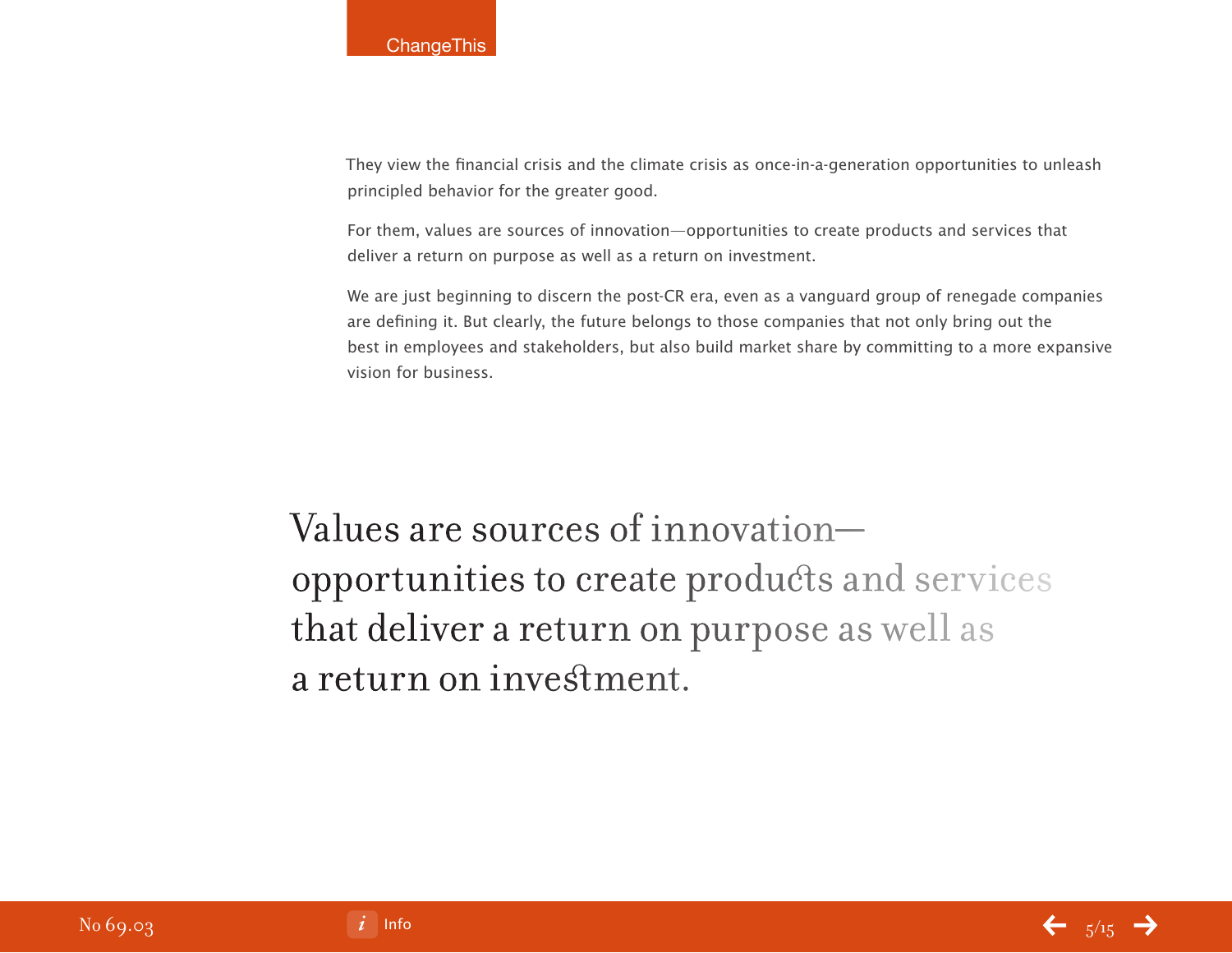## **An Agenda for Revolutionizing Responsibility**

There is, of course, no one right way to transform a conventional company into an authentically responsible company. It's a process that's marked by experimentation and adaptation, and plenty of fast failures before any lasting success.

But all of the genuinely responsible companies we know subscribe to a set of principles for building purpose-driven companies that are equipped for the twenty-first century's challenges.

**1. The mission matters.** Responsible companies believe that advocacy is synonymous with strategy—their industry is in dire need of reform and they aim to fix it.

**2. Dare to wear the see-through.** By publicly baring its less than admirable impacts on society and the environment, the transparent company takes the first step toward collaboratively fixing its problems.

**3. The company is a community.** Good companies work like a community. Talented people, animated by the community's sense of purpose, provide the passion and creativity for generating breakthrough ideas.

**4. Bring consumers inside.** Truly responsible companies know that "no one is as smart as everyone." The more heads they get into the game, the better the chance that they'll make a real difference—in the market and in the world.

**5. Make it real.** Do-good marketing campaigns don't cut it any more. A company that declares itself to be "sustainable" or "responsible" puts those goals at the very center of all its activities.

**6. Build a corporate consciousness.** No enterprise can truly attempt to embed the sustainable ethos into everything it does without constructing a holistic view of what it should be.

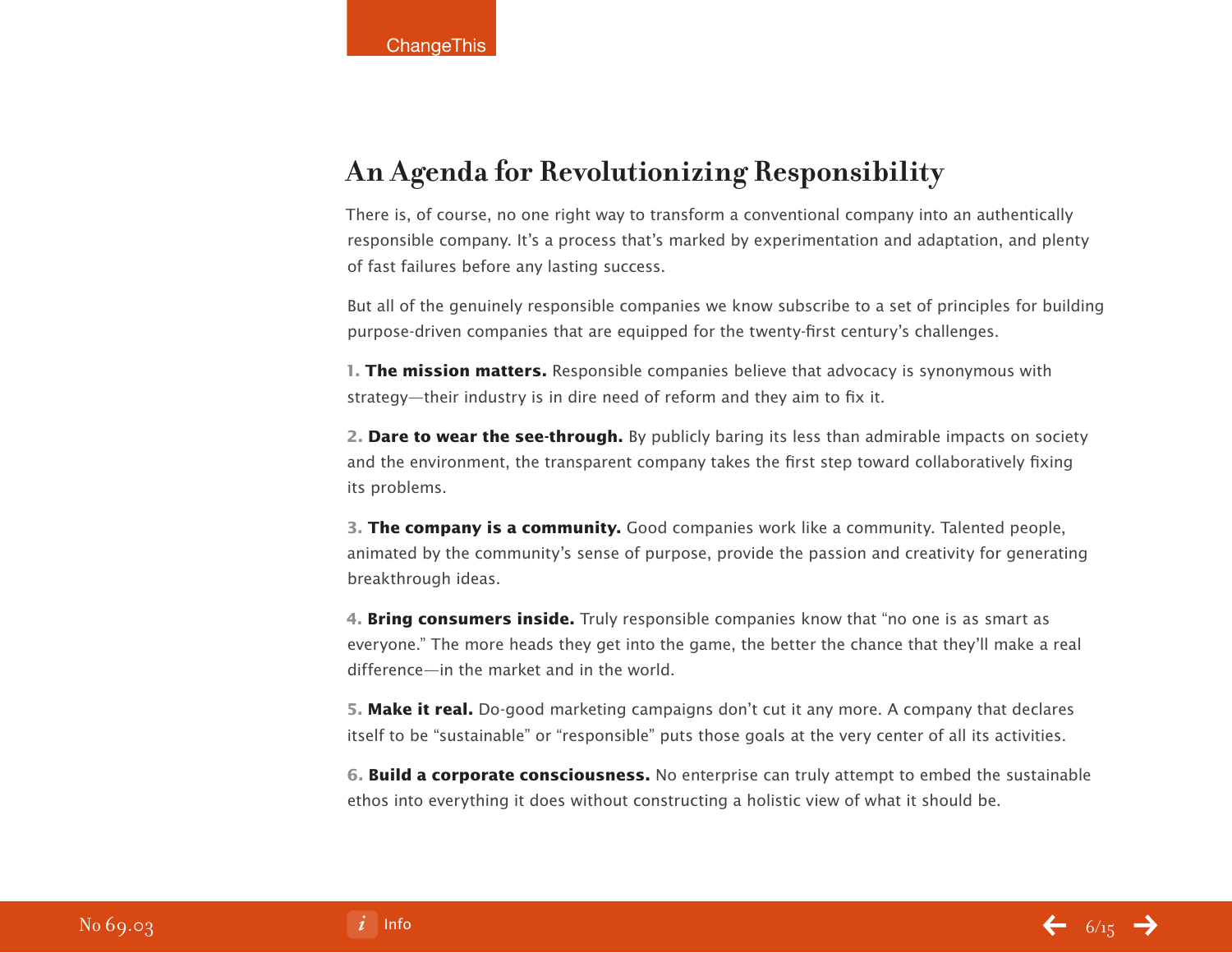We don't have enough time to unpack each of these principles, so let's dig into one: the notion that a company should really function like a community. After all, corporate responsibility should be about more than cutting carbon and saving watts.

CR 2.0 is really about reimagining companies from within: innovating news ways of working; instilling a new logic of competing; indentifying new possibilities of leading; and redefining the very purpose and possibility of business.

CR 2.0 is really about reimagining companies from within: innovating news ways of working; instilling a new logic of competing; indentifying new possibilities of leading; and redefining the very purpose and possibility of business.

No 69.03

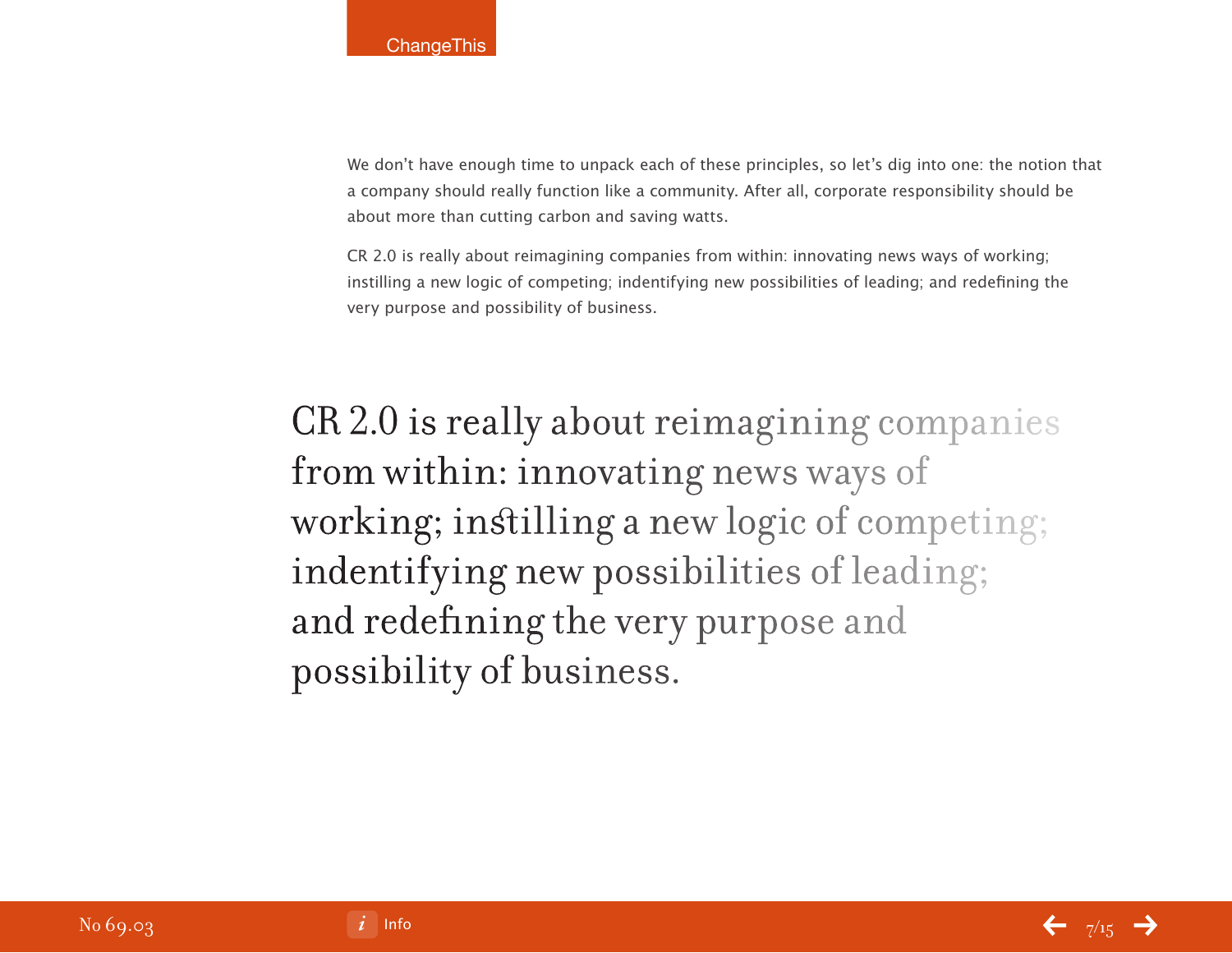## **Not a Company—A Community**

For all of the thousands of companies that have proclaimed themselves to be stellar corporate citizens, far too many have failed to meet the minimum requirement that they fully engage employee's hearts and minds.

In 2008, the consulting company Towers Perrin conducted an ambitious workplace survey of ninety thousand employees in large and medium-sized companies across eighteen countries. The results were eye opening: 71 percent of the respondents said they were "disengaged" or "disenchanted" at work.

The survey's findings are especially sobering for any company that seeks to contribute to society, for society's foremost expectation of a good company is that it creates a great workplace.

After all, the ultimate "responsibility" test of any company is not how cleverly it can craft its mission statement, but how deeply it can instill its values and vision into the hearts and minds of its people. And communities, not hierarchies, are far more likely to summon the full spirit and will of every associate.

We are just beginning to discern the post-CR era, even as a vanguard group of renegade companies are defining it.

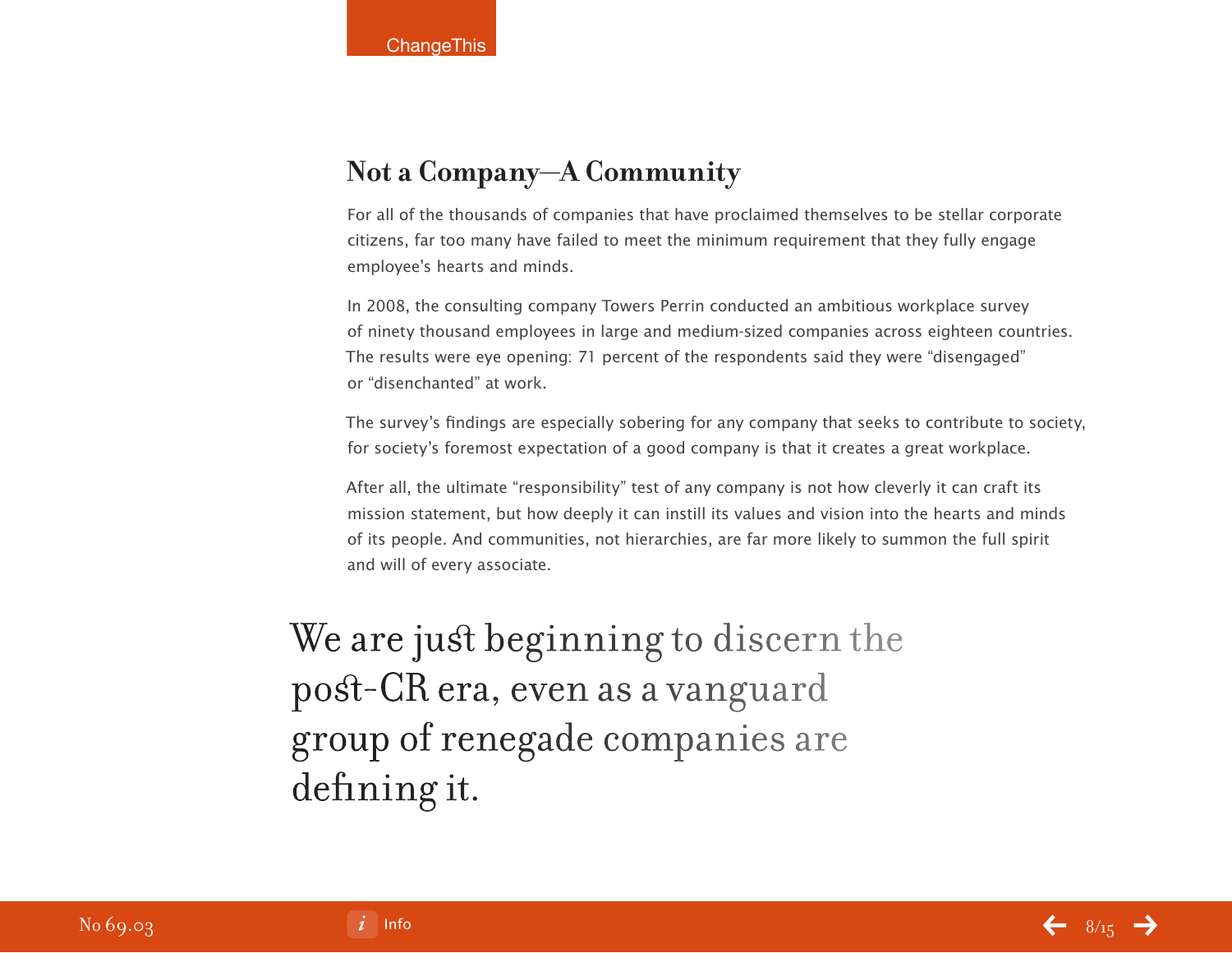#### **ChangeThis**

In a workplace that operates like a community, people are propelled by a cause that's bigger than "increase shareholder value."

It's a place where people are bound by a shared vision—where the answer to "What's in it for me?" depends entirely on "what we can accomplish."

It's a place that relies a whole lot less on "orders" and a whole lot more on "offers" where people want to go the extra mile because they have the chance to offer their time and talent to projects of their own choosing.

Above all, it's a place where people have enough autonomy to make critical decisions, with the expectation that they are responsible for the results.

But how do you make that happen?

How do you get around the obstacles and communicate the risks that come with hierarchies?

You can start by meeting a company that's confronting the challenges of building communitybased alternatives to corporate hierarchies—and that's yielding some startling results.

In a workplace that operates like a community, people are propelled by a cause that's bigger than "increase shareholder value."

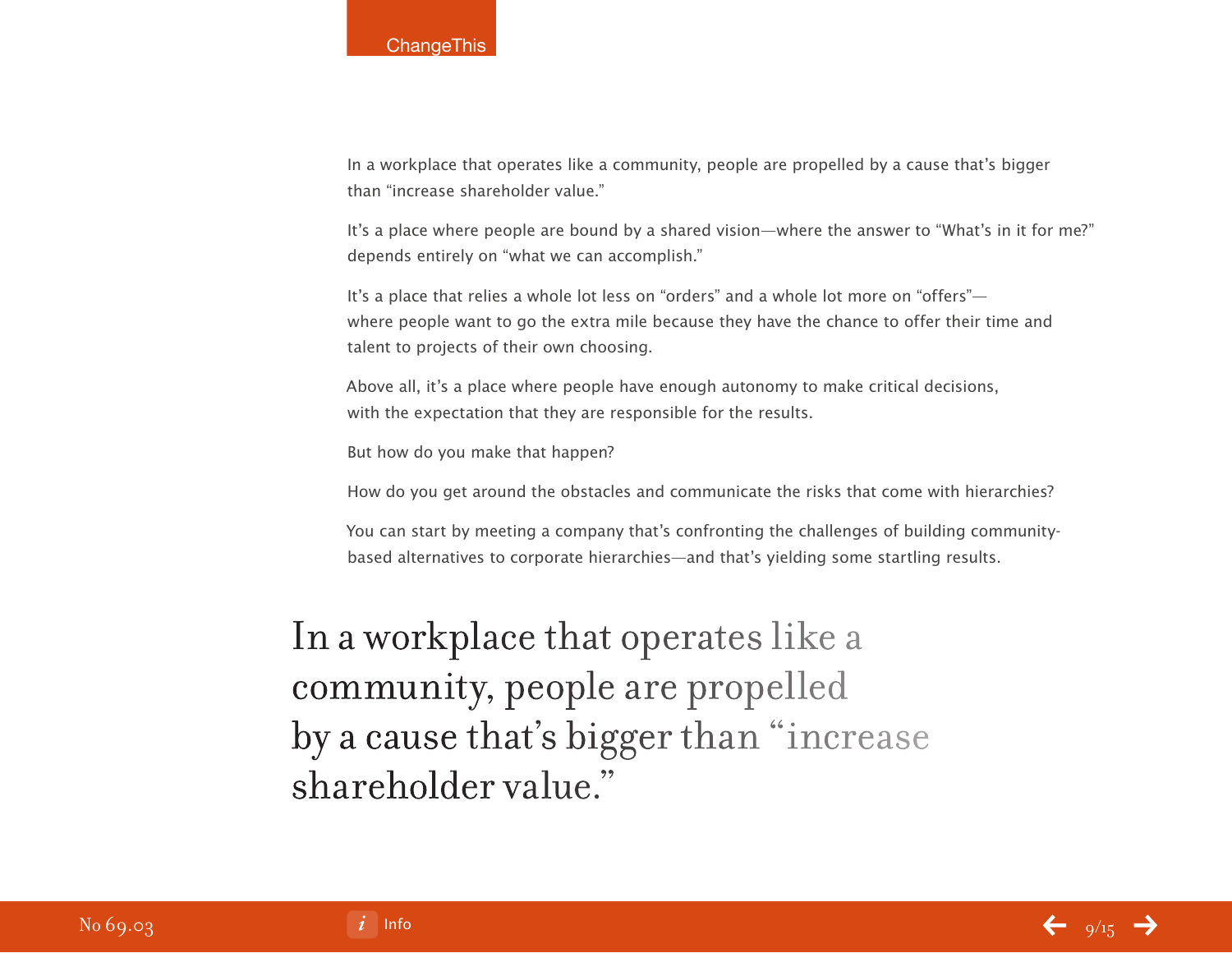#### **Turn on the Love Machine**

Linden Lab is the digital media outfit behind the wildly successful, virtual-reality environment called Second Life, whose name is synonymous with its promise: to give its users (or "residents") the chance to build a whole new, alternative existence—in other words, a second life.

Philip Rosedale, Linden's charismatic founder and chairman, took one long night to build a simple but potent tool for community building. He calls it the "Love Machine." It's a Web page that lets any of Linden's roughly three hundred associates zap a quick-hit message of appreciation to a colleague.

Say a coder beats a do-or-die deadline for patching a troublesome bug that's infected Second Life's grid. You click on the Love Machine, write a quick thank-you, and hit Send.

In an instant, the bug maven gets a message with a subject line that reads, "Love from [Your Name]." She feels good, because she's received the online equivalent of a long-stemmed rose. And you feel good, because you've "spread the love."

Tossing off a love note is fun and infectious, and on average, every Linden associate plies the Love Machine about once a day. Over any given twenty-four-hour period, roughly three hundred such missives wend their way across Linden's intranet—and everyone in the company can watch them flow.

The cumulative effect of these daily waves of gratitude is to wash away some of the cynicism and insecurity that plague so many workplaces.

They let individual accomplishment shine through.

This is especially critical for techno-driven environments such as Linden's, where so much of work (and work's rewards) is often anonymous and intangible.

Praising people for a job well done boosts their self-esteem, makes their work visible, and increases the odds that their next contribution will warrant a thank-you instead of a "you messed up."

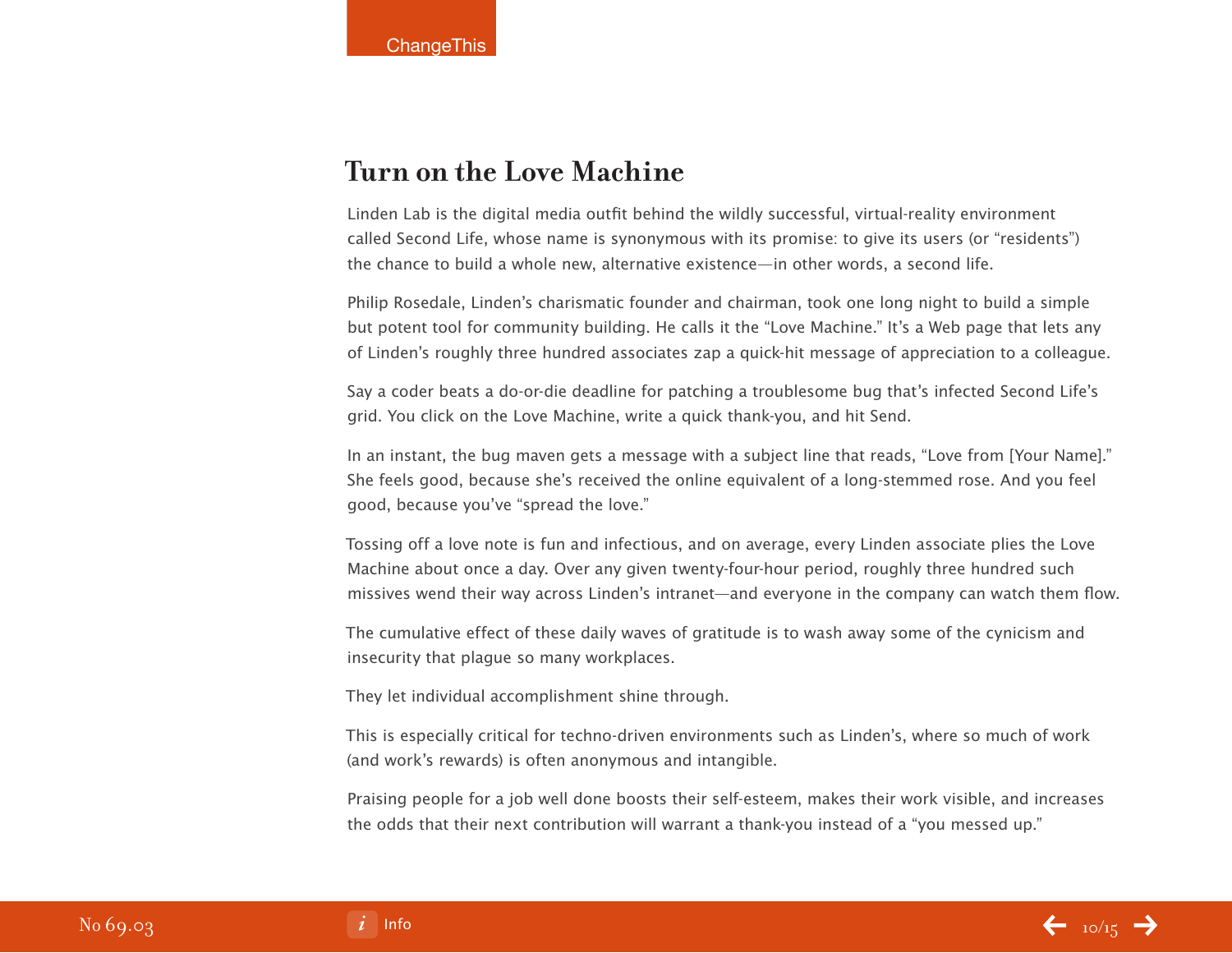## **Radically, Subversively Responsible**

It's true. Linden Lab does seem like an unlikely model for any company that aspires to confront the world's social and environmental challenges.

There's no SVP of Corporate Responsibility on its org chart. The company doesn't bother putting out an annual CR report. And then there's Linden's Second Life, a vast, richly pixilated universe that includes a tiered section for cybersex of every variety ("X-Rated Continent").

But dig a little deeper, and you begin to glimpse Second Life's magic, which lies in its capacity to give anyone with a fast internet connection the power to create anything that they are driven enough to imagine.

Through Second Life, Linden Lab begins to live up to its lofty ambition: to create a virtual world that "advances the human condition."

As the Love Machine might indicate, Linden Lab's model for building a workplace that feels like a community is almost as peculiar, if not as exotic, as Second Life itself. But experience shows that breakthrough innovation rarely comes from the mainstream.

Above all, it's a place where people have enough autonomy to make critical decisions, with the expectation that they are responsible for the results.

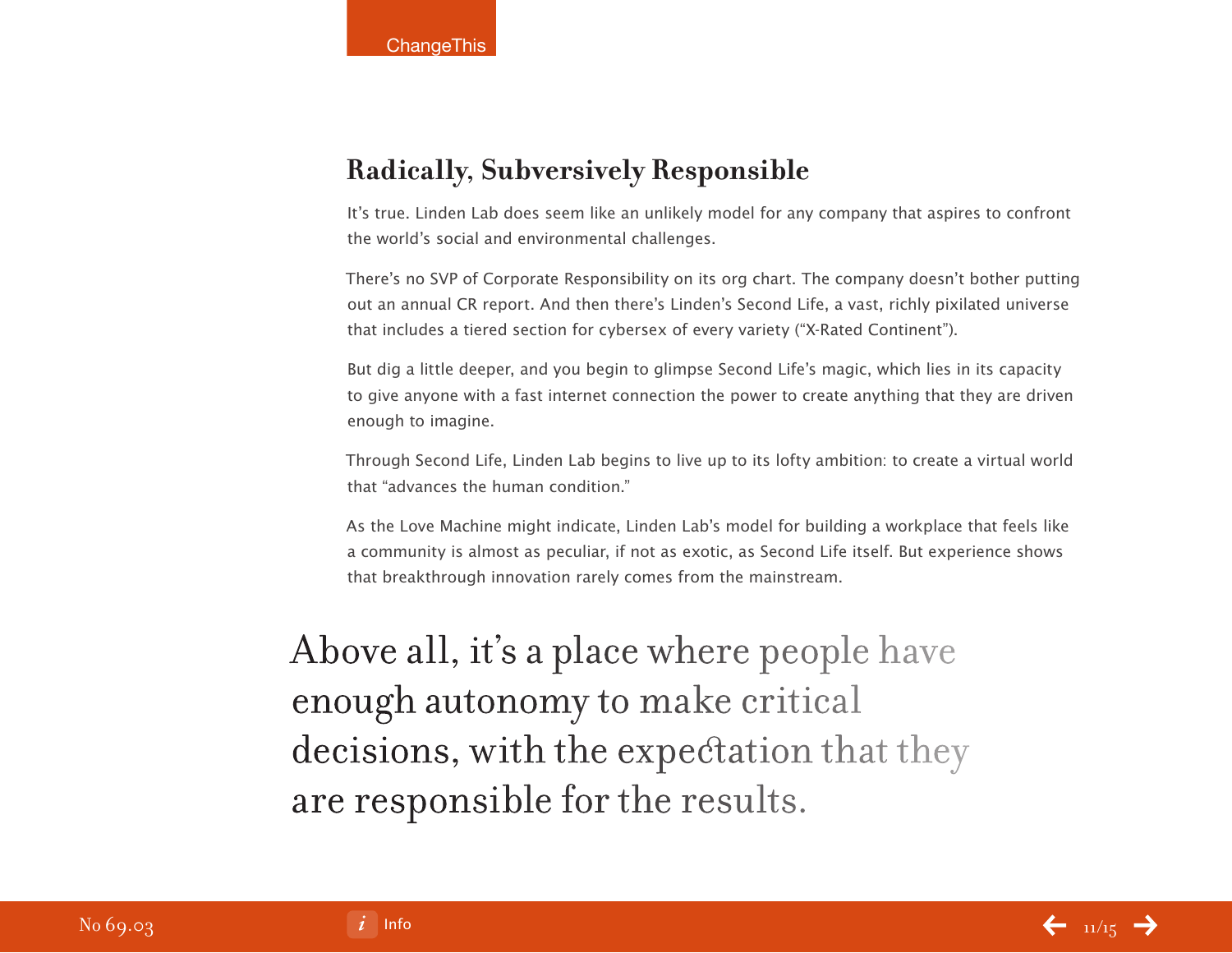## **Overcoming Obstacles**

Linden's approach to community building offers some radical—and practical—lessons for surmounting some of the risks that are found in most corporate hierarchies. Let's consider just one:

Hierarchical Risk: In a hierarchy, the lion's share of recognition and recompense goes to those who hold the biggest titles. The real heroes are left unsung.

Linden's Remedy: The community—not some select group of corporate overlords—does the rewarding.

Recognition is a fertilizer for ambition. When you are publicly acknowledged for going beyond the call of duty and you're compensated with a bonus—the corporate equivalent of hazardous duty pay—it's unlikely that you'll shy away from the next big battle.

So it's astonishing that so many companies rely on a clubby group of executives to dispense bonuses, which too often go to the usual suspects—the favored and the politically connected.

Linden Lab takes the power to reward away from the clique and their claque and gives it to the people. It does this through another software tool, called the Rewarder.

Each quarter, every associate is given an equal share of a portion of Linden's net profit—recently, about one thousand dollars per person. The money comes with one stipulation: you cannot keep it for yourself.

Instead, you must click on the Rewarder and use it to redistribute your share to those whom you believe did the most to help the company over the previous three months.

You can send the total to one overachiever or divide it among several. It's your call.

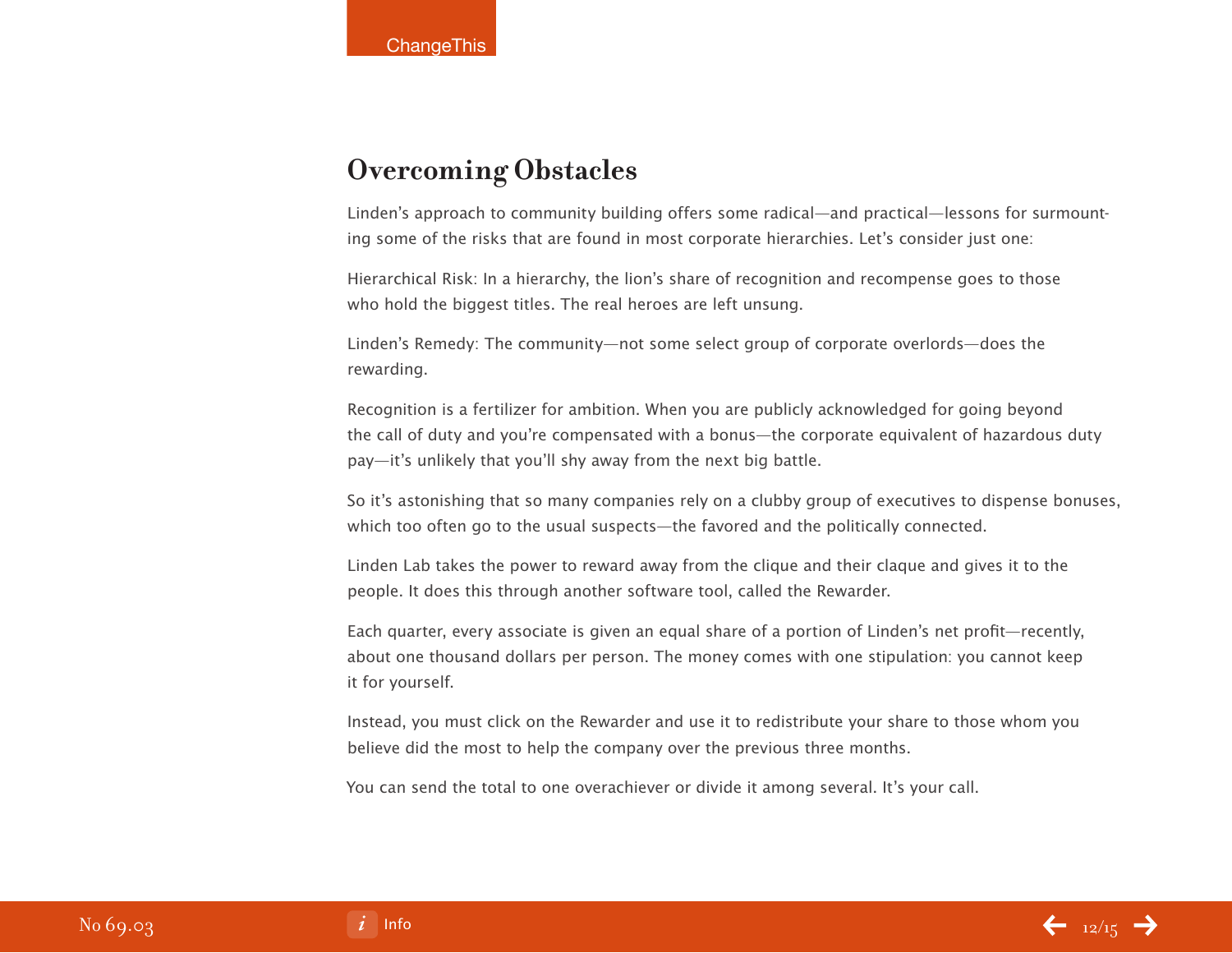The Rewarder's two-year history shows that, by and large, it does a superior job of fairly recognizing performance.

No doubt, a few may abuse the system and patronize their friends. But most people tend to do the right thing, because the Rewarder empowers them to steer the company in the right direction.

The Rewarder also tallies each person's bonus allocation.

When Linden's senior management looks at the top ten recipients in any given quarter, roughly half the winners are unsurprising—they're Linden's consistently best performers, and they are known to all.

Sprinkled among them, however, are people whom Linden's leaders might think are unremarkable, but according to the community, are exceptional.

The Rewarder puts the spotlight on those innovative, driven souls who deliver the goods but aren't particularly adept at advertising their accomplishments. They are publicly acclaimed and their peers boost their compensation, which gives Linden a better chance of holding onto them—and a better shot at keeping the community healthy.

Linden affirms one of the foremost principles for any truly responsible company: purpose matters.

When a company's self-conception doesn't extend much beyond its financial objectives, it more than likely won't stretch people's ambition and drive. What's needed is a lofty sense of purpose.

Linden Lab thinks of itself not as a company but as a community of people working out of a sense of deeper business purpose. This vision animates everything it does—and inspires a concerted effort to do more.

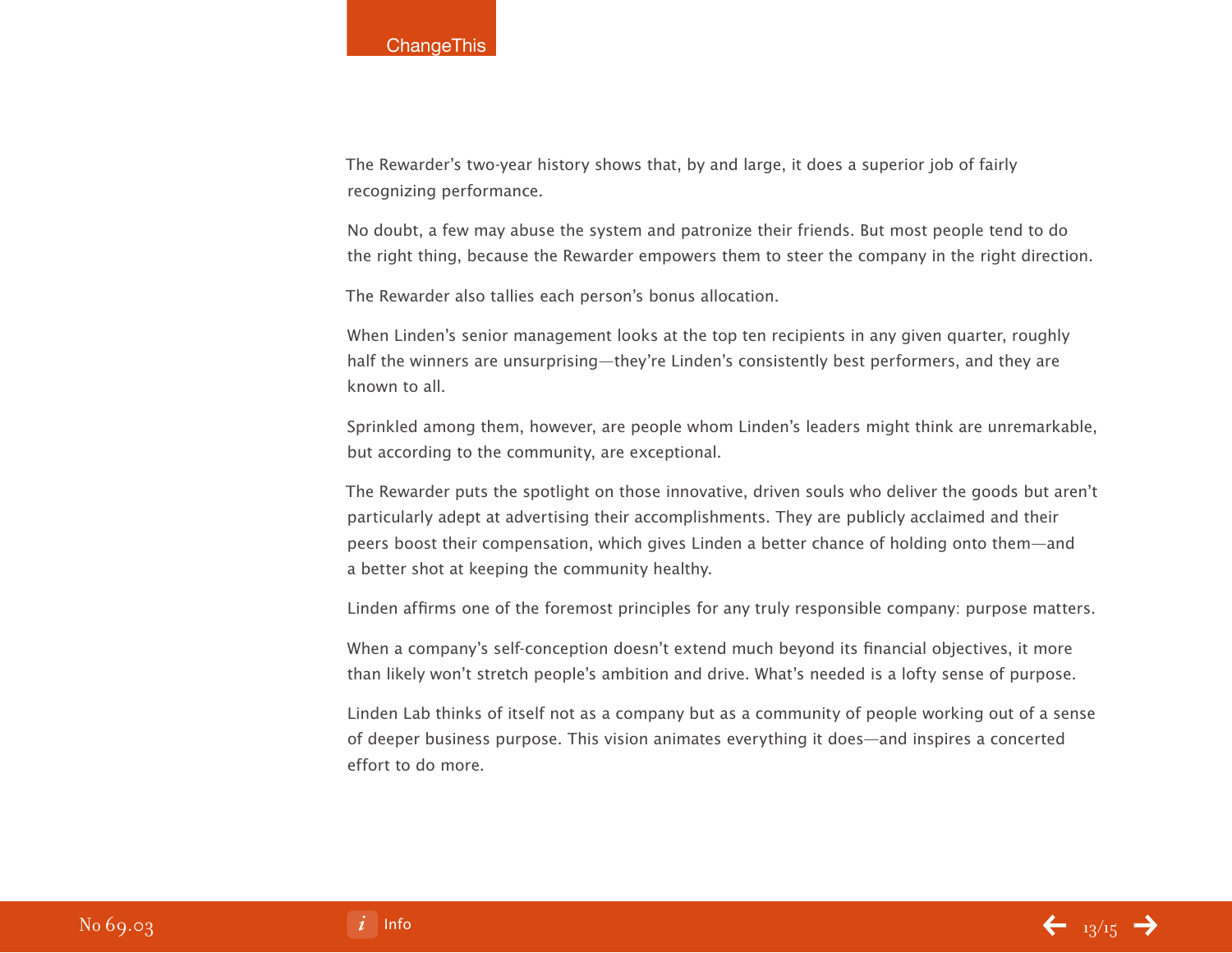## **To Find the Right Path, Ask the Right Question**

For any company that aspires to weave responsibility into all that it does, the journey starts with learning to ask better questions.

No matter what your field of endeavor, the question you ask shapes the answer you get.

If you ask, "What can we do to build market share?" you will get a very different answer and you will create a very different future—than if you ask, "What can we do to build a more sustainable economy?"

For too long, those of us in business have proved adept at posing that first kind of question, but all too inept at considering the second.

Here's a question that every business leader should ask, but too few do: "What does the world need most that our business is uniquely able to provide?"

Perhaps that question will compel us to explore how we can best respond to the enormous challenges, and the boundless opportunities, that confront us.

And even if it isn't the "right" question, it just might lead to the right kind of conversations deliberations that can help us move beyond responsibility and begin to glean the possibilities that wait.